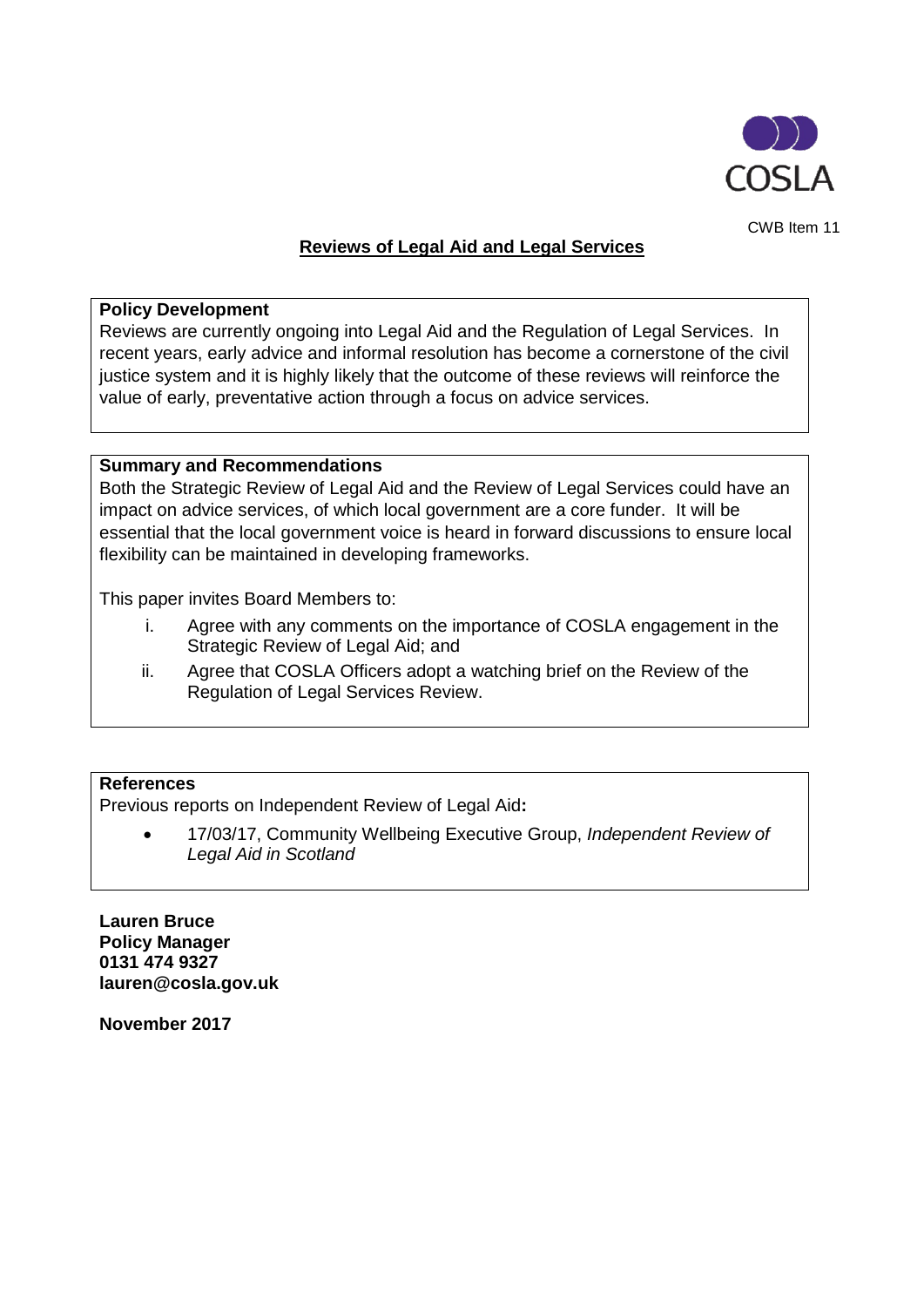

# **Legal Aid and Legal Services**

## **Policy Development**

1. Independent Reviews are currently ongoing into both Legal Aid and the regulation of Legal Services. In recent years, early advice and informal resolution has become a cornerstone of the civil justice system and it is highly likely that the outcome of these reviews will reinforce the value of early, preventative action through a focus on advice services.

# **Current COSLA Position**

- 2. COSLA has welcomed the Strategic Review of Legal Aid, agreeing with the premise of the Review that Scotland's legal aid system must be fit for purpose and provide access to justice for those who depend on it.
- 3. The response outlined that local government are absolutely committed to the principle of shared civic responsibility with a key aspect of empowering citizens is in ensuring access to justice when faced with a complex life problem. Services which support prevention and early intervention, and thereby avoid the need for costly and time-consuming legal proceedings in the first place, are vital. Firm boundaries cannot always be drawn between "legal" and other forms of advice.
- 4. The offer to remain engaged in the Review as it progressed was made, given the strategically important role of local government in the provision of advice and support services locally.
- 5. The Review of Legal Services has not previously been considered by the Board.

## **What is changing**

- 6. Early discussion with civil servants and the Legal Aid Review have reinforced the expectation that the scope will not be limited to the point where a lawyer becomes involved in any proceedings but will instead take a prevention-based approach. This will have implications for all advice services. As a core funder of advice services locally, this will therefore have implications for local government.
- 7. Most issues brought to advice services have the potential to escalate to formal justice (courts or tribunals) if the matter is not resolved – housing, debt, welfare, family issues, employment issues. The longer affairs remain unresolved, the more likely it is that a cumulative impact or escalation will occur – for example unpaid or unlawfully low wages leading to an inability to pay rent, in turn leading to debt and then the threat of homelessness. There is a financial benefit to early resolution, for every:
	- £1 of expenditure on housing advice, the state potentially saves £2.34
	- £1 spent on debt advice, the state potentially saves £2.98.
	- £1 spent on benefits advice, the state potentially saves £8.80
	- £[1](#page-1-0) spent on employment advice, the state potentially saves  $£7.13<sup>1</sup>$

<span id="page-1-0"></span><sup>&</sup>lt;sup>11</sup> Report on the Citizens Advice Service by Fraser of Allander Institute using 2013/2014 data [https://www.cas.org.uk/system/files/Fraser%20of%20Allander%20report%20to%20CAS%20The%20continui](https://www.cas.org.uk/system/files/Fraser%20of%20Allander%20report%20to%20CAS%20The%20continuing%20financial%20benefits%20of%20advice%20provision%20to%20the%20common%20good%20November%202014%20PDF.pdf) [ng%20financial%20benefits%20of%20advice%20provision%20to%20the%20common%20good%20Novem](https://www.cas.org.uk/system/files/Fraser%20of%20Allander%20report%20to%20CAS%20The%20continuing%20financial%20benefits%20of%20advice%20provision%20to%20the%20common%20good%20November%202014%20PDF.pdf) [ber%202014%20PDF.pdf](https://www.cas.org.uk/system/files/Fraser%20of%20Allander%20report%20to%20CAS%20The%20continuing%20financial%20benefits%20of%20advice%20provision%20to%20the%20common%20good%20November%202014%20PDF.pdf)